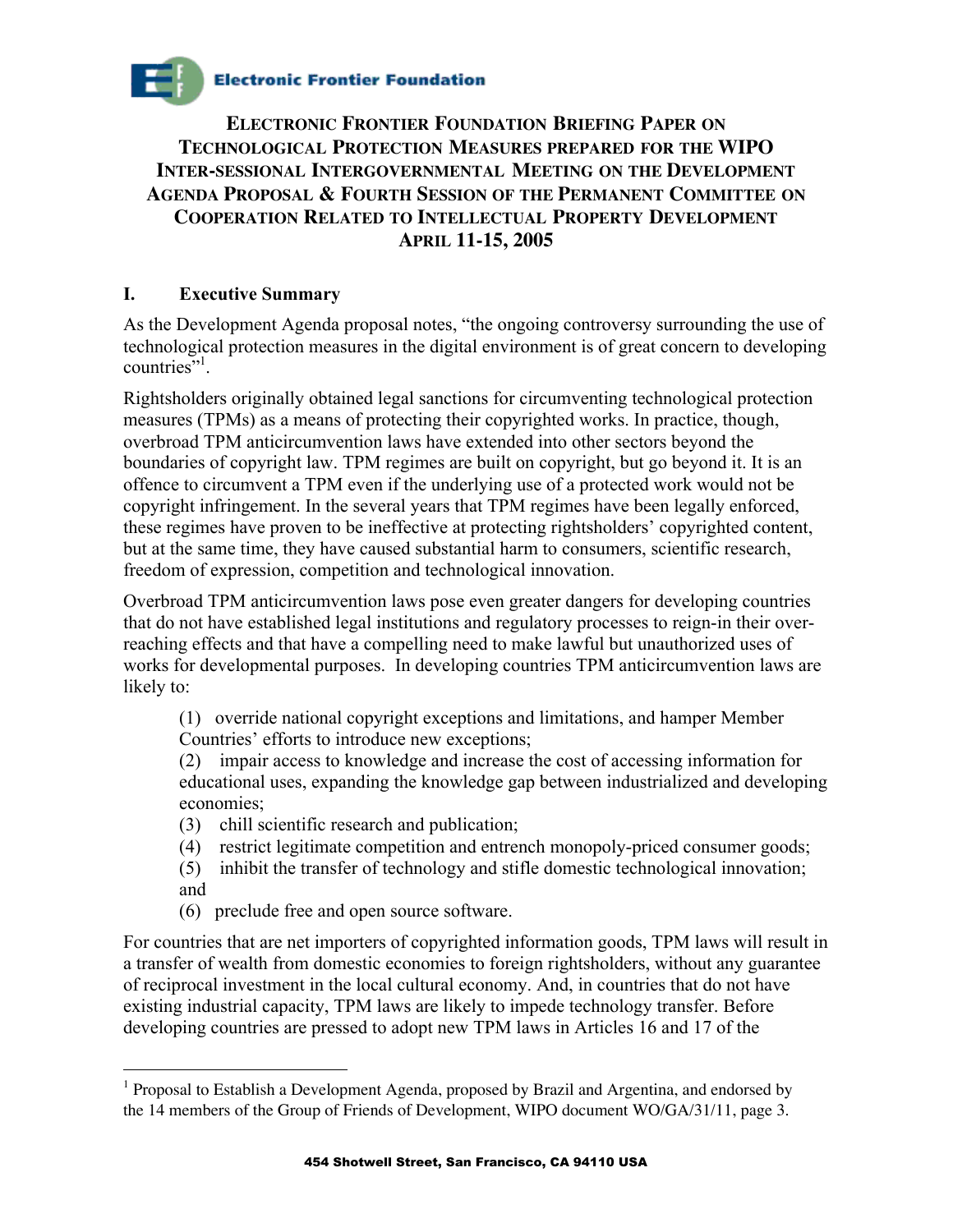proposed Broadcasting Treaty currently under discussion in the SCCR, or to implement TPM laws through the WCT, WPPT or trade negotiations, they should understand the costs to their national interests of doing so.

This briefing paper for WIPO national delegates explains the international legal framework governing TPMs, describes the harms overbroad legal protection for TPMs have caused in developed countries and the likely impact for developing countries, and makes recommendations for WIPO technical assistance for Member Countries that are considering TPM implementation, to preserve public interest flexibilities and existing national copyright law exceptions, and ensure that legal protection for TPMs is appropriately cabined to the boundaries of copyright law.

## **II. Commenting Party**

The Electronic Frontier Foundation (EFF) is an international NGO based in San Francisco devoted to protecting civil liberties, freedom of expression, and the public interest in the digital environment. Founded in 1990, EFF is funded primarily by its 10,000 individual members, and publishes a weekly newsletter with over 50,000 subscribers.

## **III. International Obligations Concerning Technological Protection Measures**

Many nations either currently have an obligation, or will shortly be required to enact laws protecting rightsholders' TPMs, under three bases:

- 1. the 1996 WIPO Copyright Treaty (WCT) and the WIPO Performances and Phonograms Treaty (WPPT);
- 2. the proposed WIPO Broadcasting Treaty; or
- 3. bilateral, regional or hemispherical free trade agreements.

In addition, Member Countries may choose to adopt technology mandates and anticircumvention laws to reinforce inter-industry design standards, such as the United States' Federal Communications Commission Broadcast Flag rule.

## *(1) WCT and WPPT – Copyright and Related Rights Holder TPMs*

The 1996 WCT and WPPT contain the international obligations requiring legal protection for technological measures that are used to control access to, and use of, copyrighted works. Article 11 of the WCT requires signatories to:

*"provide adequate legal protection and effective legal remedies against the circumvention of effective technological measures that are used by authors in connection with the exercise of their rights under [the WCT] or the Berne Convention and that restrict acts, in respect of their works, which are not authorized by the authors concerned or permitted by law.*"

Article 18 of the WPPT contains a similar obligation for TPMs used on works by related rights holders. Article 12 of the WCT and Article 19 of the WPPT contain separate but related obligations for laws protecting rights management information encoded in copyrighted content.

As both a recent WIPO report and a Canadian government report have noted, the WCT and WPPT leave quite a bit of flexibility to signatories in how to implement these obligations in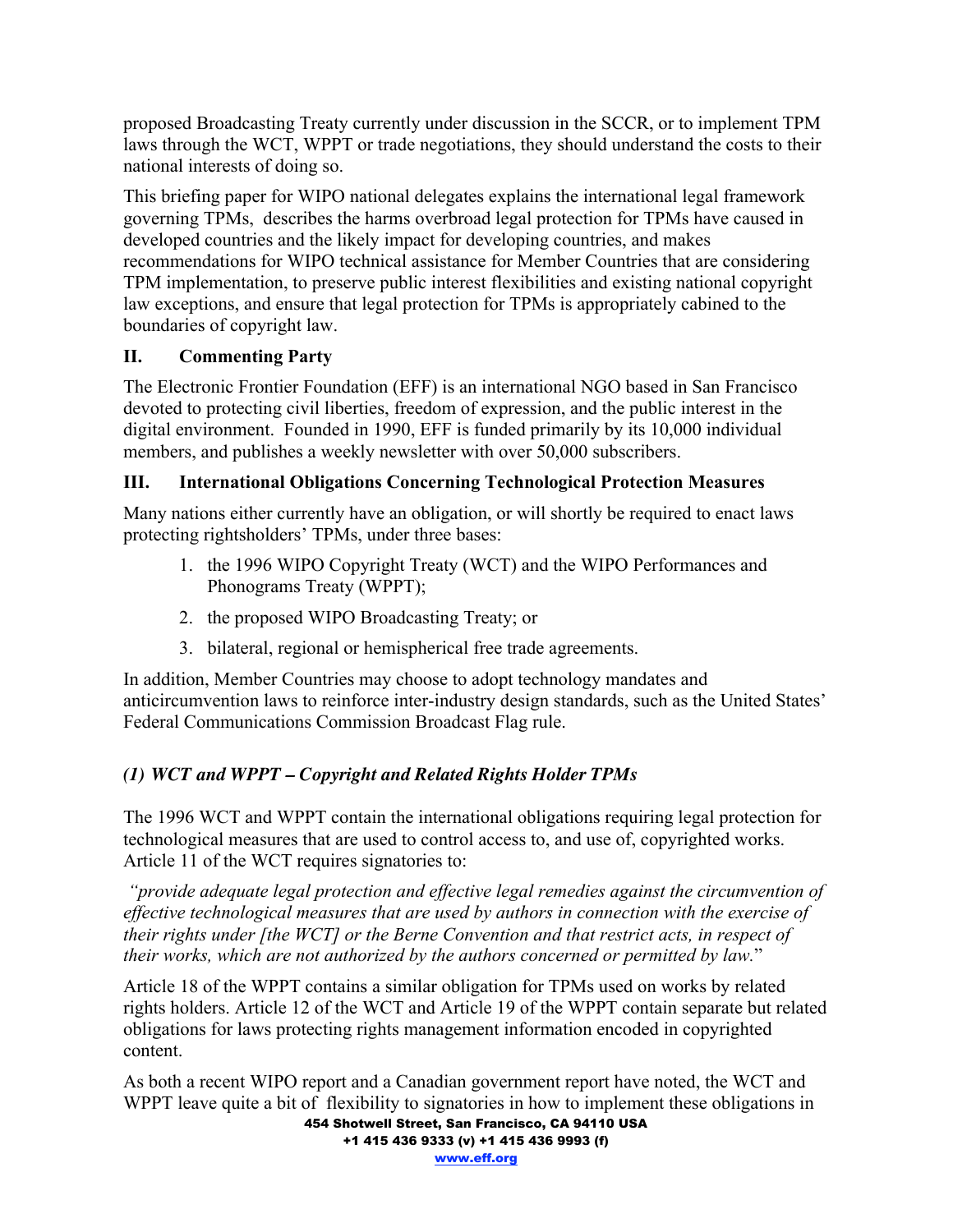national law.<sup>2</sup> Legal regimes protecting rightsholder TPMs based on the WCT and WPPT framework have been implemented in the United States, Japan, Australia<sup>3</sup> and in Europe<sup>4</sup>. Canada and New Zealand are currently considering implementation proposals. There is considerable variation in both the range of permitted circumvention act exceptions, and the types of circumvention tools that are regulated under these implementations.<sup>5</sup>

WCT and WPPT signatories are required to provide "adequate legal protection" and "effective legal remedies" against circumvention, but are not required to prohibit all acts of circumvention. The treaties leave room for signatories to permit exceptions where circumvention of a TPM is necessary to exercise a right under existing national law – for instance, a copyright law exception for disabled persons. The WCT and WPPT also do not require signatories to outlaw all tools, technologies and devices that can be used to circumvent TPMs, so long as "effective legal remedies" in national laws are available to rightsholders. For instance, the Australian TPM legislation has a procedure for authorizing use of circumvention tools for certain non-infringing "permitted purposes" under Australian copyright law,<sup>6</sup> and we understand that the recently announced Canadian TPM legislation will not incorporate a ban on distributing all circumvention tools.<sup>7</sup>

#### *(2) Proposed WIPO Broadcasting Treaty – Broadcaster TPMs*

Articles 16 and 17 of the proposed WIPO Broadcasting Treaty<sup>8</sup> under discussion in the Standing Committee on Copyright and Related Rights require signatories to enact laws prohibiting circumvention of technological protection measures used by broadcasters, cablecasters and webcasters. Signatories would be required to enact a further layer of laws,

<sup>&</sup>lt;sup>2</sup> "Current Developments in the Field of Digital Rights Management", prepared by Jeffrey P. Cunard, Debevoise and Plimpton, Washington D.C. for World Intellectual Property Organization Standing Committee on Copyright and Related Rights Tenth Session, 2003, WIPO document SCCR/10/2, at: <http://www.wipo.int/documents/en/meetings/2003/sccr/doc/sccr\_10\_2\_rev.doc> "Technological Protection Measures – Part 1: Trends in Technological Protection Measures and Circumvention Technologies", report prepared for Canada Heritage, June 2003, by Canadian LawFirm, Nelligan, O'Brien Payne, available at <http://www.pch.gc.ca/progs/ac-ca/progs/pda-

cpb/pubs/protection/3\_e.cfm>

 $3$  Note that Australia had not formally ratified the WCT and WPPT at the time of enacting its TPM regime in section 116A of the Copyright Act of 1968 but was subsequently required to do so as a term of the U.S. – Australia FTA.

<sup>&</sup>lt;sup>4</sup> via Article 6 of the Directive 2001/29/EC of the European Parliament and of the Council of 22 May 2001 on the Harmonisation of certain aspects of Copyright and Related Rights in the Information Society, and Article 7 of the EU Council Directive of 14 May 1991 on the Legal Protection of Computer Programs (91/250/EEC), enacted in national laws.

 $5$  For a more detailed discussion of the different implementation regimes see note 2.

<sup>&</sup>lt;sup>6</sup> See section 116A of the Copyright Act of 1968,

<sup>&</sup>lt;http://bar.austlii.edu.au/au/legis/cth/consol\_act/ca1968133/>

 $<sup>7</sup>$  However, provision of tools that are used to circumvent for the purpose of infringing the underlying</sup> copyrighted work may be a factor in determining secondary copyright liability for authorizing infringement. See Canadian Government Statement on Proposals for Copyright Reform, at <http://strategis.ic.gc.ca/epic/internet/incrp-prda.nsf/en/rp01142e.html>

<sup>8</sup> SCCR/12/2, at <http://www.wipo.int/meetings/en/doc\_details.jsp?doc\_id=33545>

<sup>454</sup> Shotwell Street, San Francisco, CA 94110 USA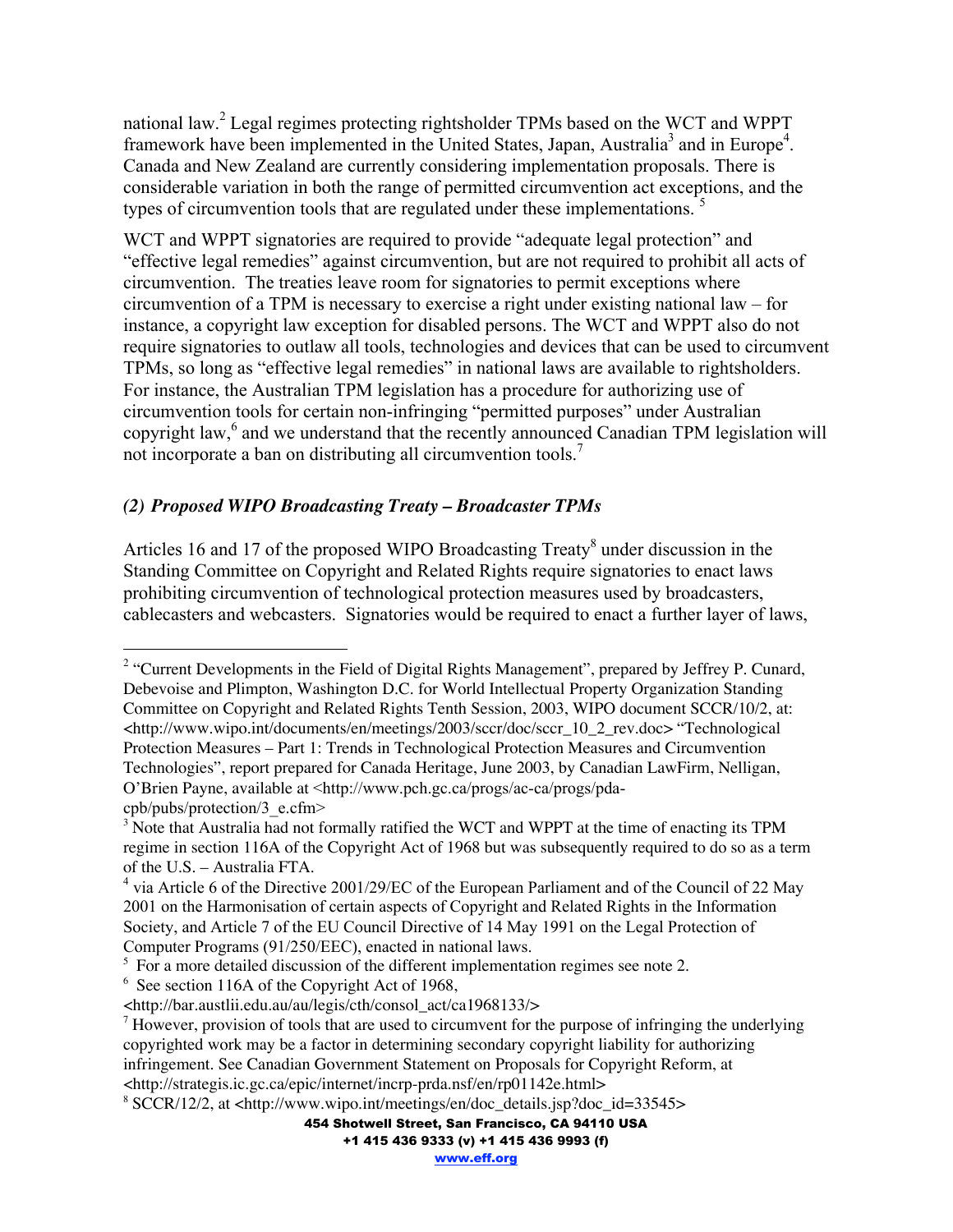applying over and above the existing WCT and WPPT copyright holder TPM anticircumvention laws.

EFF believes that Articles 16 and 17 should not be included in the proposed treaty because they would undermine many of the goals of the Development Agenda proposal. These Articles would require Member Countries to adopt extensive mandates over the design of commonplace technologies like television, radios and even personal computers, which will constrain technological development. A Broadcaster TPM regime will also harm the exchange of information in the public domain. For the reasons set out in EFF's previous comments on the proposed Treaty, a broadcaster TPM regime will be ineffective to achieve its purpose, but is likely to have greater adverse impact than the WCT and WPPT TPM regime.<sup>9</sup>

#### *(3) Bilateral, Regional and Hemispherical Free Trade Agreements*

While the WCT and WPPT permit Member Countries a certain amount of flexibility in implementing TPM regimes, the recent free trade agreements that the United States has entered into with its trading partners do not. In 1998, the United States enacted the Digital Millennium Copyright Act (DMCA) to implement its TPM obligations under the WCT.<sup>10</sup> The DMCA bans both the act of circumvention and tools, technologies and devices that are primarily designed or useful for circumvention. It is widely acknowledged that the DMCA anticircumvention provisions go beyond what was necessary to implement the WCT obligations. The U.S.'s chief policy spokesperson and proponent of the DMCA, Assistant Secretary of Commerce and Commissioner of Patents and Trademarks, Bruce A. Lehman, admitted during his congressional testimony in the debates leading to the passage of the DMCA, that the U.S. anticircumvention provisions went beyond the requirements of the WCT and WPPT.<sup>11</sup>

An obligation to adopt TPM legislation based on the DMCA model has been included in the last seven bilateral or regional free trade agreements that the U.S. has entered into with its

<http://www.copyright.gov/wipo/wipo4.html>

<sup>9</sup> Statement of the Electronic Frontier Foundation on the Proposed WIPO Broadcasting Treaty to the SCCR Eleventh Session, June 7-9, 2004, available at

 $\langle \text{http://www.eff.org/IP/WIFO/20040607}$  wipo\_tpms.pdf>

<sup>&</sup>lt;sup>10</sup> As delegates may remember, the diplomatic conference leading up to the 1996 WIPO Treaties rejected a US proposal for a more restrictive TPM provision banning both circumvention tools and acts, which was subsequently enacted as the US DMCA, in favor of the more flexible formulation in Article 11 of the WCT. See Pamela Samuelson, *The U.S. Digital Agenda at the World Intellectual Property Organization,* 37 Virginia J. Int. Law 369 (1997), available at

http://www.sims.berkeley.edu/~pam/courses/cyberlaw97/docs/wipo.pdf and Article 13 of the Basic Proposal for the Substantive Provisions of the Treaty on Certain Questions Concerning the Protection of Literary and Artistic Works to be considered by the Diplomatic Conference, December 2-20, 1996, Memorandum prepared by the Chairman of the Committees of Experts,

<sup>&</sup>lt;sup>11</sup> See U.S. – Australia Free Trade Agreement signed May 18, 2004, Article 17.4(7) of Intellectual Property chapter,

<sup>&</sup>lt;http://www.ustr.gov/Trade\_Agreements/Bilateral/Australia\_FTA/Final\_Text/Section\_Index.html> and Copyright Act of 1968 (Cth), section 116A-D,

<sup>&</sup>lt;http://bar.austlii.edu.au/au/legis/cth/consol\_act/ca1968133/s116a.html>.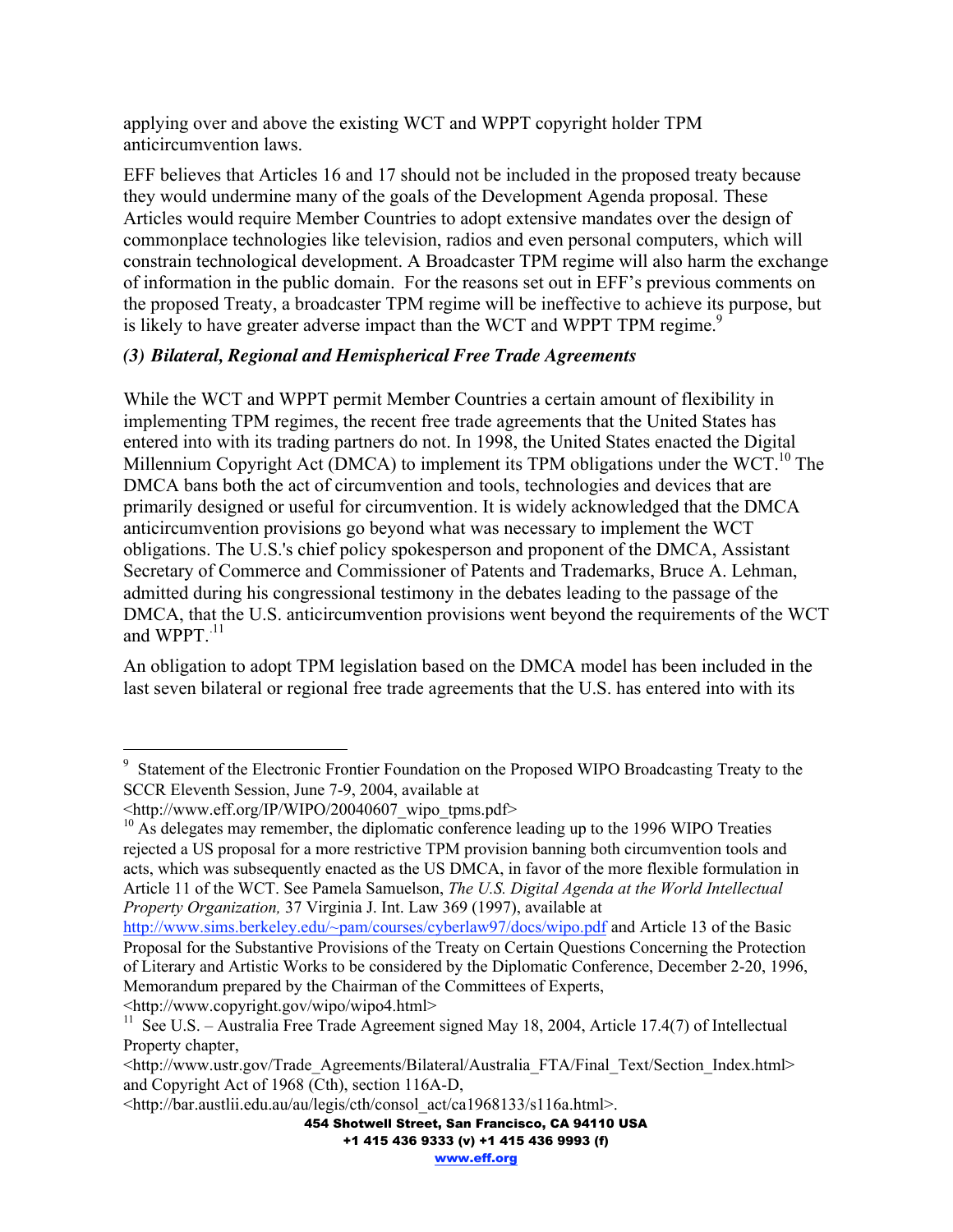trading partners.<sup>12</sup> The United States has sought "harmonization" with the DMCA model even where countries have already adopted their own TPM legislation. For instance, the recently concluded U.S.-Australia FTA requires Australia to remove its non-infringing permitted purposes exceptions, and to adopt the 7 narrow circumvention exceptions contained in the DMCA.<sup>13</sup> The United States is currently negotiating free trade agreements with various countries, including several developing countries.<sup>14</sup> In addition, the current third draft of the Free Trade Area of the Americas agreement involving the 34 countries of the Western Hemisphere, requires signatories to pass anticircumvention laws. One version of that provision would be more restrictive than the DMCA.<sup>15</sup>

## **IV. TPM Anticircumvention Laws in the Developed World**

In the developed world, technological measures have failed at protecting intellectual property rights. At the same time, technological measures have imposed significant collateral costs on the public interest that outweigh any benefit to rights holders in those countries that have implemented the WCT and WPPT.

The collateral damage caused by legal measures aimed at backing technological protection measures has proven to be substantial. For instance, rightsholder technological measures in national legislation have resulted in significant harm to competition, technological innovation, scientific research and freedom of expression. For all that, these measures have not had *any* appreciable effect in preventing or even slowing widespread digital infringement. For instance, despite prohibitions on the circumvention of technological protection measures, infringing copies of popular movies and DVD copying programs remain widely available through unauthorized channels.

## *V.* **TPM regimes are likely to be even more dangerous to developing countries**

If TPM regimes have not been successful in developed countries that have substantial financial resources to spend on enforcement, they are not likely to protect the interests of rightsholders in developing countries where resources are more scarce. Therefore TPM regimes will not be able to provide local creators and cultural industries with a basis for sustainable economic development. To the contrary, for net importers of foreign informational products, TPM regimes will result in a transfer of wealth to foreign rightsholders, with no promise of reciprocal investment in local culture.

Overbroad TPM regimes are likely to be particularly dangerous to developing countries' national interests for several reasons:

 <sup>12</sup> Jordan (Article 4(13)), Singapore (Article 16.4(7)), Chile (Article 17.7(5)), CAFTA (Costa Rica, El Salvador, Guatemala, Honduras, Nicaragua and the Dominican Republic) (Article 15.5(7)), Australia (Article 17.4(7)), Morocco (Article 15.5(8)) and Bahrain (Article 14.4(7)), available at <http://www.ustr.gov/Trade\_Agreements/Section\_Index.html>

<sup>&</sup>lt;sup>13</sup> Article 17.4(7)(e)-(f) of U.S. – Australia FTA,

<sup>&</sup>lt;sup>14</sup> Free trade agreements are currently being negotiated with Panama, the Andean Community (Peru, Ecuador, Colombia, (Bolivia observing)), the South Africa Customs Union (Botswana, Lesotho, Namibia, South Africa and Swaziland) and Thailand.

<sup>&</sup>lt;sup>15</sup> Second formulation of Article 22, Subsection B.2.c of the third draft of the Intellectual Property chapter of the Free Trade Area of the Americas Agreement. See EFF Position Paper, FTAA SOC Third Issue Meeting, January 28, 2004 <http://www.eff.org/IP/FTAA/EFF\_FTAA\_Position.pdf>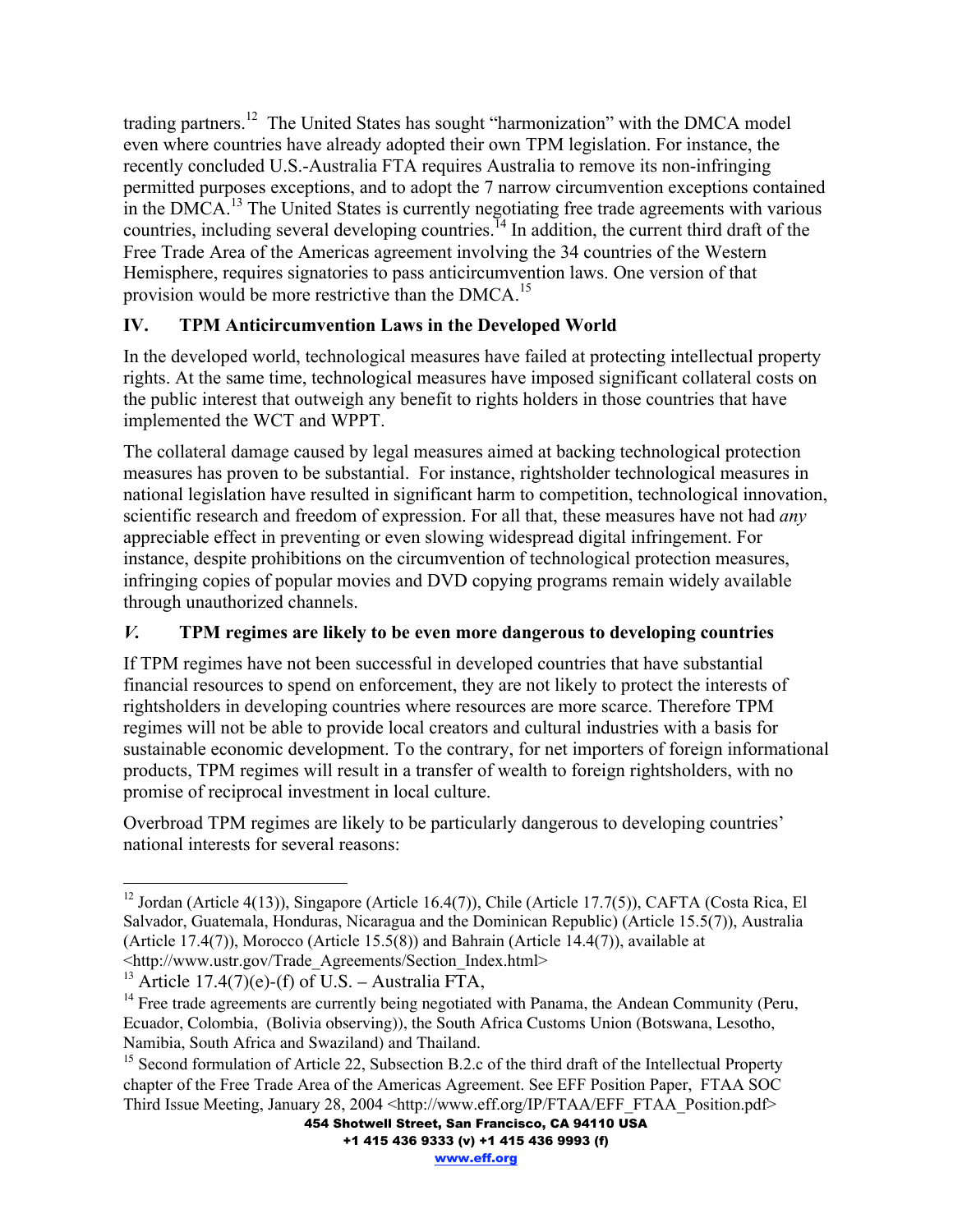#### *(1) TPM regimes override national copyright law exceptions and eliminate public interest flexibilities.*

TPM regimes allow foreign rightsholders to use TPMs to override local copyright law exceptions and limitations. As the Development Agenda proposal notes, intellectual property protection is a policy instrument for achieving the transfer and dissemination of technology, knowledge growth and material progress, and not an end in itself. The appropriate level of intellectual property protection must be assessed on a country-by-country basis for its impact on national development goals [Development Agenda proposal, page 2]. TPM regimes, however, do not allow for national norm setting. Instead, as the United States' experience demonstrates, legally sanctioned TPMs are used to override exceptions and limitations in national copyright law because they allow rightsholders to set the boundaries for access and use of technologically protected works. For instance, U.S. copyright law has a statutory exception which permits non-profit organizations to create Braille translations of copyrighted books for blind persons. However, under the DMCA it is not possible to make use of this exception for technologically-protected e-books. At the international level, foreign rightsholders can choose to release their works with technological protection and thereby trump national copyright law exceptions. Similarly, TPMs backed by overbroad anticircumvention laws are likely to hamper efforts by national governments to create new copyright exceptions to meet domestic needs, such as for distance education. Instead of allowing for national variation to meet individual countries' needs, TPMs thus enforce a narrowing of norms, imposing globally the most restrictive rights regime.

#### *(2) TPM regimes are likely to impair access to knowledge*

TPM regimes are likely to increase the cost of accessing information. As information increasingly becomes available only in technologically protected form, fair dealing and personal copying exceptions that previously guaranteed access will be technologically precluded. Students and educators will be banned from circumventing TPMs on technologically-protected digital material that they have purchased. In addition, local technology vendors will be banned from producing or selling technologies and devices that educators need if they are to use copyright exceptions that would otherwise apply to protected digital materials that they have purchased.

TPMs have also been used to curtail first sale rights and exhaustion regimes, and the national copyright law exceptions upon which libraries rely to provide their services. This is likely to preclude the development of libraries of digital books and necessary resources for distance education and scientific research. TPMs backed by anticircumvention laws may prevent or restrict libraries from copying, sharing or loaning out technologically-protected digital material. For example, unlike a printed book, the TPM permissions on a purchased e-book may prevent its sale, loan, or restrict how many times it may be viewed.

In addition, TPMs are likely to reduce availability of public domain works. TPMs do not expire when the copyright protection term ends, so a work that would otherwise fall into the public domain will not be accessible if it is technologically restricted. TPMs can also be applied to works that are already in the public domain. TPMs may also be applied to works that would not be copyrightable, for instance, because they are purely factual in nature. The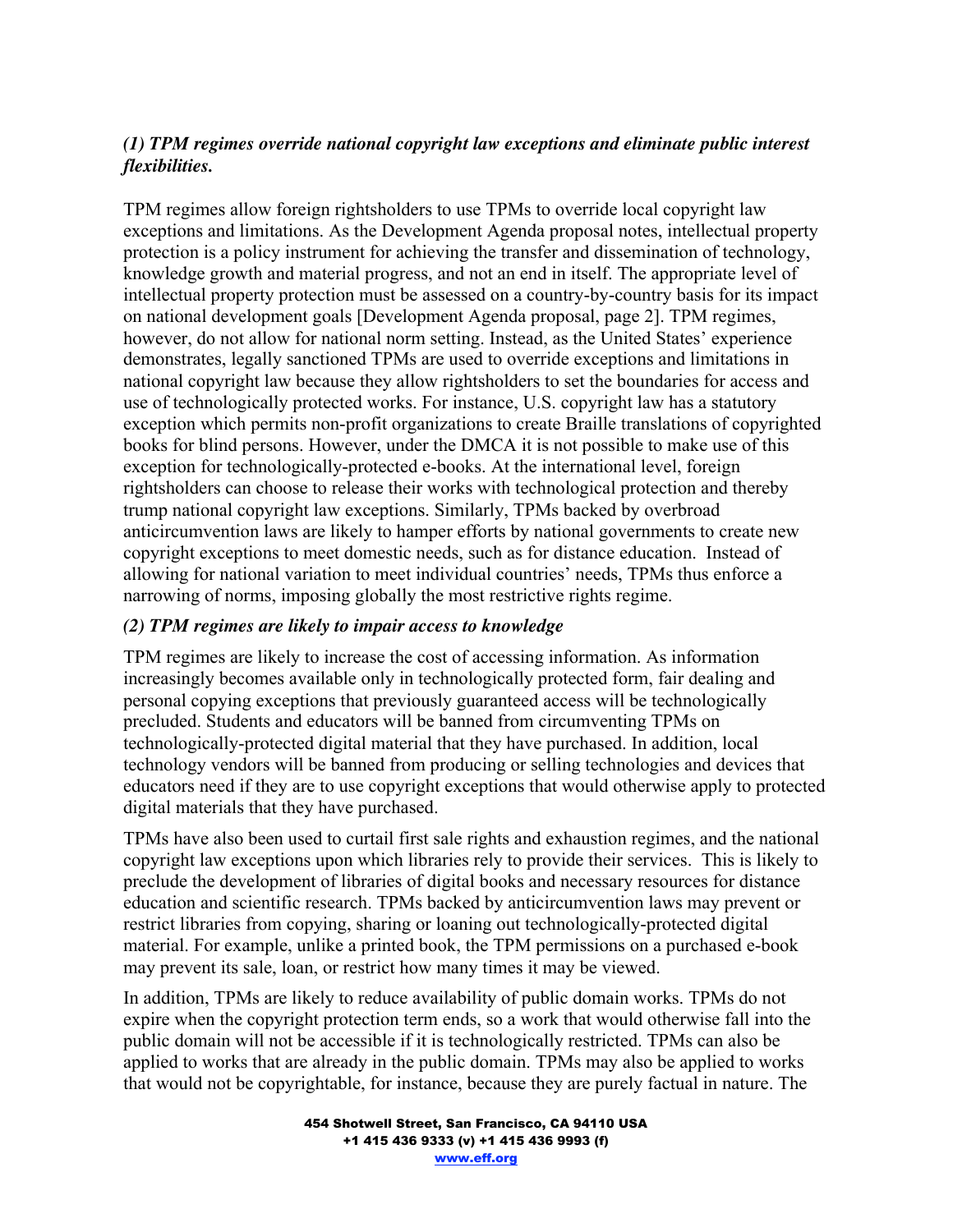WCT and WPPT only require legal protection for rightsholders' TPMs that protect copyrighted works, but difficult questions arise where a public domain work is stored together with a copyrighted work in a technologically-protected format. This has received considerable attention in the U.S., where legal academics have disagreed about whether the U.S. anticircumvention laws ban educators from circumventing TPMs on public domain works, However, as a practical matter, it is difficult for educators to find the technical means to do so because of the prohibition on distributing circumvention tools. In addition, in the usual case, where a public domain work is stored together with works still under copyright in a technologically-protected compilation, it would arguably be illegal under the DMCA to circumvent to access the public domain work.<sup>16</sup>

As the use of TPMs become more widespread for electronic books and scientific journals, TPM regimes have the potential to restrict developing nations' access to essential information for education and scientific research, increasing the knowledge gap between industrialized and developing countries.

#### *(3) TPM Regimes have a Chilling Effect on Scientific Research and Publication*

U.S. copyright owners have used the DMCA's provisions to cast a chill on free expression and legitimate scientific research. In 2001 a music industry organization threatened to sue a team of researchers for violating the DMCA when they attempted to publish a research paper describing their findings on security vulnerabilities in digital watermark technology. The music industry group considered that the information in the research paper was a "circumvention device" and publishing the paper would violate the DMCA's ban on distributing "circumvention tools". It also sent letters threatening DMCA liability to the researchers' respective employers and the organizers of the conference at which the paper was to have been presented.

The chilling effect on scientific research and publication has been profound. U.S. and foreign scientists have refused to publish research on access control vulnerabilities, or have removed previously published research from the Internet due to fear of DMCA liability. Foreign scientists have refused to travel to the U.S. and several encryption conferences have been moved outside of the United States.

In particular, there is growing concern within the U.S. about the impact of the DMCA on computer security research. In October 2002, former U.S. White House Cyber Security advisor, Richard Clarke, admitted that the DMCA had chilled security research and called for DMCA reform.

#### *(4) TPM regimes may be used to restrict legitimate market competition and entrench the use of monopoly-priced proprietary products and technology.*

As the Development Agenda proposal notes *"Particular attention should be paid to the need to ensure that enforcement procedures are fair and equitable and do not lend themselves to*

<sup>&</sup>lt;sup>16</sup> See U.S. 2003 DMCA anticircumvention rule-making inquiry, request for consumer exception to circumvent in this situation, <http://www.copyright.gov/1201/2003/comments/035.pdf> not granted by Librarian of Congress:

<sup>&</sup>lt; http://www.copyright.gov/1201/>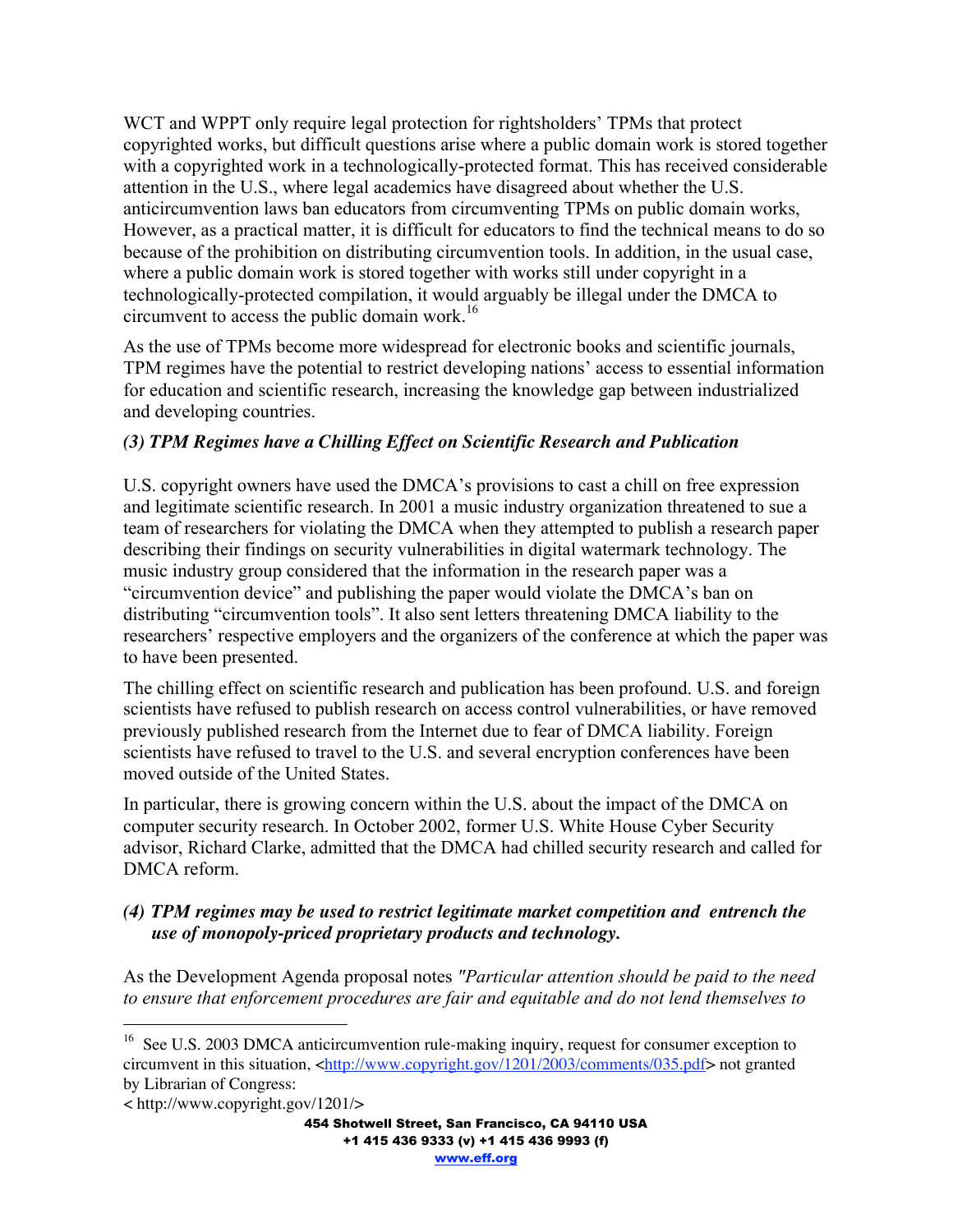#### *abusive practices by right holders that may unduly restrain legitimate competition."* [Development Agenda proposal, page 4]

TPM regimes can be used to facilitate anticompetitive ends. First, they can be used to enforce the use of proprietary products or technology at monopoly prices. U.S copyright owners have used TPMs to lever control over new uncopyrightable technologies that interoperate with their copyrighted works and to block their competitors' products coming to market and the use of "unauthorized" open source products. For instance, Lexmark, the second largest printer distributor in the United States, has used a legally sanctioned TPM to try to ban the sale of recycled Lexmark printer cartridges, which were being sold to consumers at lower prices than new cartridges and Lexmark's own "authorized" remanufactured printer cartridges. Further, an automated garage door manufacturer sued its main competitor for distributing a universal remote control that can interoperate with its garage doors and several other brands of garage  $d$ oors<sup>17</sup>.

Second, they can be used to obtain rights beyond those granted by national and international copyright regimes. Rightsholders have used legally sanctioned TPMs to effect geographical market segmentation through region-coding technologies on DVDs and video-games. Regioncoding supports the business model for motion picture distribution that has been in use in the analog world for the last two decades but it is not a right protected under copyright law, and is flatly inconsistent with many nations' laws on parallel importation. But it is not limited to luxury items such as DVDs and video games. Rightsholders' use of TPM regimes to create market segmentation by which they may discriminate as to price and availability of products and technologies is rightfully of concern to developing countries. For instance, it appears that "authorized" printer cartridges are also now region-coded, so developing countries who seek to benefit from higher levels of competition and market-driven prices for goods in the developed world will be technologically blocked from doing so.<sup>18</sup>

#### *(5) TPM regimes are likely to inhibit the transfer of technology and stifle technological innovation*

Technology transfer relies on direct licensing and also on the freedom to understand technologies and to manufacture locally appropriate add-ons, replacements and alternatives. This process relies on the lawfulness of investigation and reverse-engineering – of "lifting up the bonnet and looking at the engine." TPM regimes inhibit the indirect transfer of technology in two ways. First, legally protected TPMs hamper investigation, because researchers are unwilling to expose themselves to liability for seeking to understand technologies that involve TPMs. In addition, TPM regimes harm knowledge transfer by imposing punitive civil and criminal sanctions on those who document the workings of technologies for the purposes of creating interoperable systems. TPM regimes treat these

IFjgYNmlad4nJysa3qHa6yAm5,00.htm>

<sup>&</sup>lt;sup>17</sup> For further details, see EFF Report "Unintended Consequences: Five Years Under the Digital Millennium Copyright Act", at <http://www.eff.org/IP/DMCA/unintended\_consequences.php>

<sup>&</sup>lt;sup>18</sup> David Pringle and Steve Stecklow, "Electronics with Borders: Some Work Only in the U.S.", Wall Street Journal, January 17, 2005, reporting on Hewlett Packard ink cartridges <http://online.wsj.com/article\_email/0,,SB110593238031627672-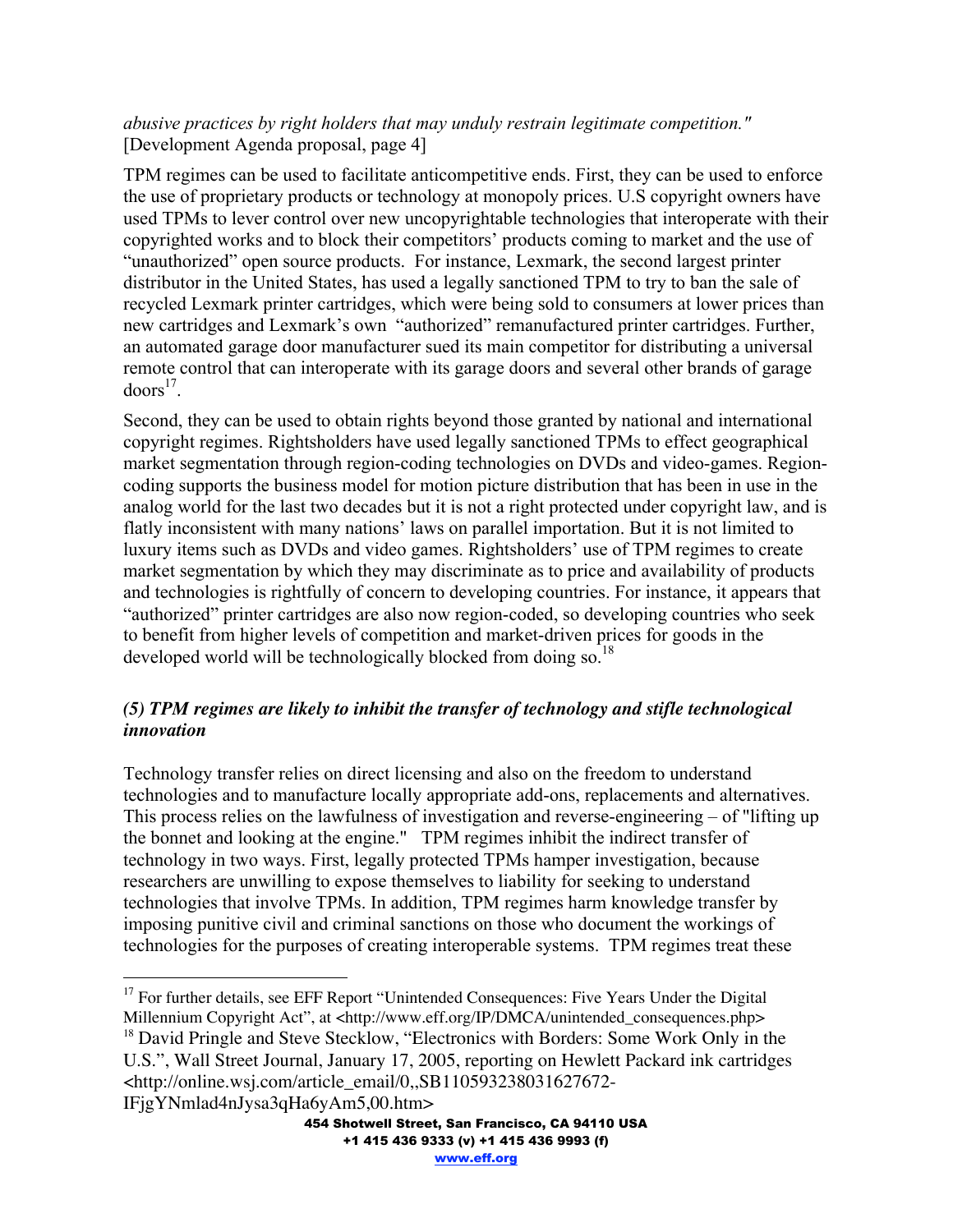engineers and entrepreneurs as infringers.

In countries that do not have the necessary infrastructure and institutional capacity to absorb new technologies, the use of TPM regimes therefore precludes the establishment of such capacity. As the Development Agenda proposal notes, even in countries that have a high degree of absorptive technological capacity "higher standards of intellectual property protection have failed to foster the transfer of technology through foreign direct investment and licensing." [Development Agenda proposal, page 3]. TPM regimes reinforce this tendency. In the United States, incumbents have used TPMs to block their competitors from creating and selling innovative new products that interoperate with the incumbents' copyrighted works despite the existence of DMCA exceptions for reverse-engineering to create interoperable products and for security testing,

#### *(6) TPM regimes threaten free and open source software development*

Developing countries are increasingly turning to free (libre) and open source software such as the Mozilla Internet browser and OpenOffice application suite to realize the benefits of information communication technologies for their citizens. TPM regimes pose a considerable hurdle to achieving that goal. TPM regimes threaten the development of free and open source software products in two ways. First, TPM regimes directly endanger reverse engineering to create interoperable programs. Reverse engineering is critical to encourage competition and innovation in the face of monopolistic practices in the software industry. Legitimate reverse engineering has traditionally been permitted in U.S. copyright law. However, in the United States companies eager to impair market competition have turned to TPMs and the DMCA in an effort to hinder the creation of innovative interoperable products. For instance, the video game manufacturer Blizzard, Inc. has sued the developers of a reverse-engineered open source game server that interoperated with Blizzard's proprietary games and allowed owners to play their games over the Internet, in competition with Blizzard's own proprietary game server.

Second, when the licensing terms for proprietary Digital Rights Management (DRM) schemes include a "robustness" requirement, requiring manufacturers to ensure that their software or devices are resistant to end-user modifications, that requirement is inconsistent with free and open source software, which by definition is modifiable. Its source code is openly available for all to see and improve upon it. Indeed free software licensed under the GNU Public License (like the popular GNU/ Linux operating system) actually requires that the source code of a program incorporating free software must be made available with any distribution of that software. Free and open source software developers cannot satisfy a robustness design requirement that excludes modification by its users, and so will be unable to obtain a license to use the relevant DRM. Moreover, as described above, attempts to create software without a license that interoperates with the DRM-protected content may run afoul of TPM anticircumvention laws, leaving many free and open source software developers unwilling to expose themselves to the potential liability of doing so. As a result, in countries which have adopted broad TPM regimes it is less likely that innovative free and open source software products will be developed to interact with technologically-protected content, or even with unprotected content stored in the same formats.

An additional threat to free and open source software - beyond that posed by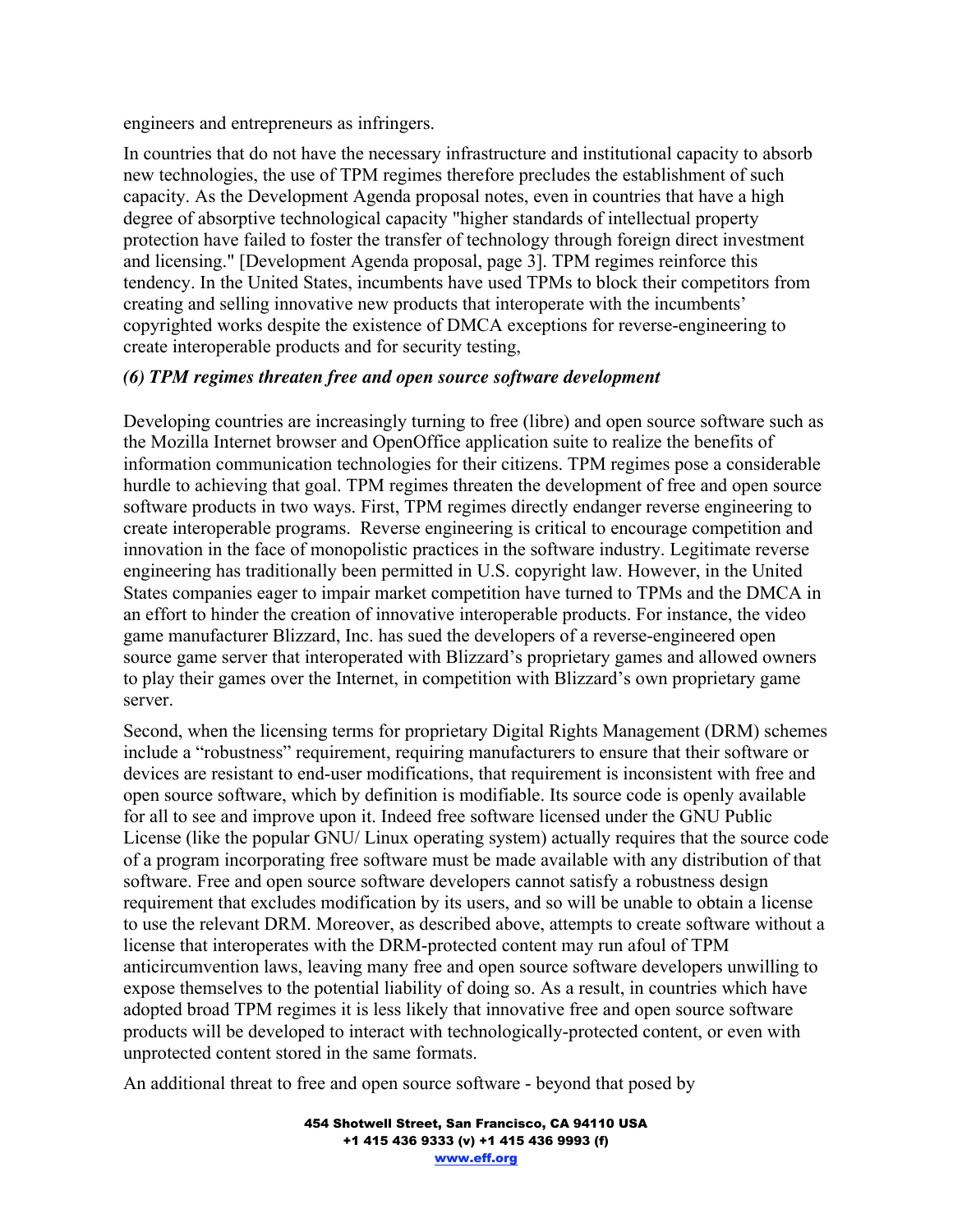anticircumvention rules alone - exists from efforts to mandate by law that all products of a certain type implement TPMs. While anticircumvention rules have usually left inventors free to decide whether to implement TPMs or not (hence preserving the right to create devices that implement only open standards), some copyright holders have objected to the very existence of certain TPM-free devices, viewing them as unwelcome competition to more restrictive products. Various ad hoc technology mandate rules have thus been proposed on a technology-by-technology and jurisdiction-by-jurisdiction basis with the aim of requiring some class of devices to apply restrictions as if a TPM were present, even when no technical means was initially applied by a copyright holder. Because such rules may apply even in the absence of a TPM, they are more restrictive than anticircumvention rules alone.

Since such mandates typically include an obligation to prevent end-user modification, they also serve to exclude free and open source software from the applications they regulate. They also provide an artificial subsidy to TPM technologies by forcing parties with no interest in accessing restricted works to pay for TPM implementations they would not have used. However, there is no indication that technology mandates are any more effective than anticircumvention rules at preventing copyright infringement.

A well-known contemporary example of a technology mandate that threatens free and open source software is the United States' Broadcast Flag rule.<sup>19</sup>. The inter-industry Broadcast Protection Discussion Group created the Broadcast Flag proposal, which was subsequently endorsed by the Federal Communications Commission. Under the FCC's rule, any device or technology capable of receiving digital television signals that is manufactured or imported in to the United States after 1 July 2005 must look for and respond to a digital "broadcast flag" that can be transmitted with the broadcast program. The broadcast flag applied to television broadcast over the air, without encryption (or "in the clear"), and by itself can only act as an advisory, signaling the copyright owner's preference about redistribution of the program.

Since it would be possible to ignore mere notification, to be effective at stopping redistribution, the broadcast flag rule requires that (1) the devices that can interoperate with digital television content must look for and respond to the standard's particular TPM, the broadcast flag, and (2) there are national anticircumvention laws legally prohibiting any attempt to bypass the search and respond requirement or to build another interoperable device, and (3) a robustness rule requiring devices to be resistant to tampering or modification by end users. Thus regulation designed to ensure that these unencrypted broadcasts are not redistributed further turns into a technology licensing regime that prohibits manufacture of devices that can be used and built upon by free and open source software.

For example, any device that receives free, over-the-air high definition television signals in the United States (including personal computers and components) must prevent any digital redistribution or output to unauthorized devices. In the absence of the Broadcast Flag rule it would be possible to use a digital television tuner card, together with the open source MythTV software and a general-purpose computer, to create a fully-featured digital television video recorder that can record and replay over-the-air broadcast television programs.

 $\overline{a}$ 

+1 415 436 9333 (v) +1 415 436 9993 (f)

www.eff.org

<sup>454</sup> Shotwell Street, San Francisco, CA 94110 USA <sup>19</sup> In the Matter of Digital Broadcast Content Protection, MB Docket No. 02-230, Report and Order and Further Notice of Proposed Rule, FCC No. 03-273 (rel. Nov. 4, 2003). The recording industry is also seeking a technology mandate for digital radio broadcasting: *See* FCC MM Docket No. 99-325.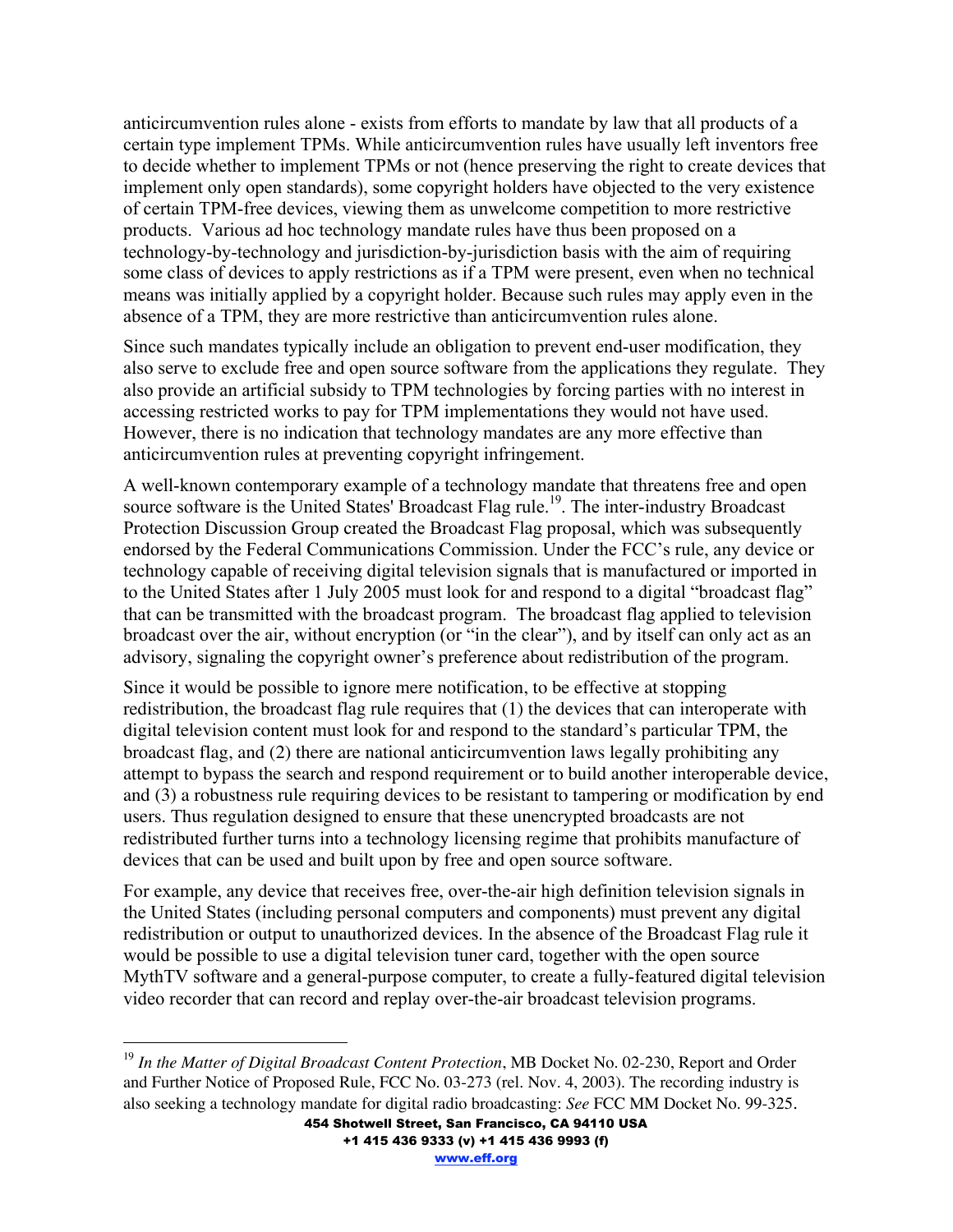However, after 1 July 2005, the open tuner cards will become illegal and thus further installations of HD-MythTV will be impossible.

At the international level, rightsholder participants in the Digital Video Broadcasters' Forum's Copy Protection Content Management negotiation are seeking national technology mandates and anticircumvention protection via Articles 16 and 17 of the proposed WIPO Broadcasting Treaty for a similar but broader digital rights management standard for content protection. That standard would apply to all digital television receiving devices sold in Europe, many parts of Asia and Australia.<sup>20</sup>

Articles 16 and 17 will require Member Countries to adopt design mandates on an unprecedented range of technologies. This is likely to stifle technological innovation and reduce access to information for citizens in developing countries. Given the substantial collateral costs that such a TPM regime will impose on various sectors of national economies, in the absence of clear evidence that this sort of TPM regime will provide any benefits to those who seek it, EFF believes that it is premature to adopt a further layer of broadcaster TPMs over and above the existing rightsholder TPM protection regime in the WCT and WPPT.

#### **VI. Recommendations:**

 $\overline{a}$ 

EFF respectfully makes the following observations and recommendations:

- 1. As an agency of the United Nations, WIPO has an institutional obligation to facilitate and implement the wider development perspective of the United Nations. In addition, as recognized in the 1974 Agreement between the United Nations and WIPO, WIPO has an institutional mandate to facilitate the transfer of technology and the building of technical capacity in developing countries.
- 2. This broader perspective should infuse the content and delivery of WIPO's technical assistance to developing countries. In providing technical assistance to developing countries on implementation of their TPM obligations (whether under WIPO instruments or their trade obligations pursuant to WIPO's Agreement with the WTO), WIPO should take account of existing public interest flexibilities contained in international instruments and be cognizant of preserving public policy space for the discussion and implementation of new exceptions and limitations appropriate to the specific development needs of the countries to which it provides assistance that are consistent with Article 13 of the Trade Related Aspects of Intellectual Property agreement, Article 10 of the WCT, Article 16 of the WPPT, and Article 9 of the Berne Convention.
- 3. To provide individualized, development-oriented technical assistance on TPM implementation to developing countries, EFF respectfully recommends that WIPO

<sup>&</sup>lt;sup>20</sup> See Protecting Digital Broadcast Content From Unauthorized Redistribution – An Issue For All *Broadcasters*, Presentation to the DVB World, Dublin, Ireland, March 2005, by Spencer Stephens, North American Broadcasters Association, http://www.iab.ch/dvbworld2005.htm and http://www.iab.ch/dvbworld2005/NABA%20DVB%20World%20Presentation.ppt Slide 19 explaining need for Broadcasting Treaty TPM provisions.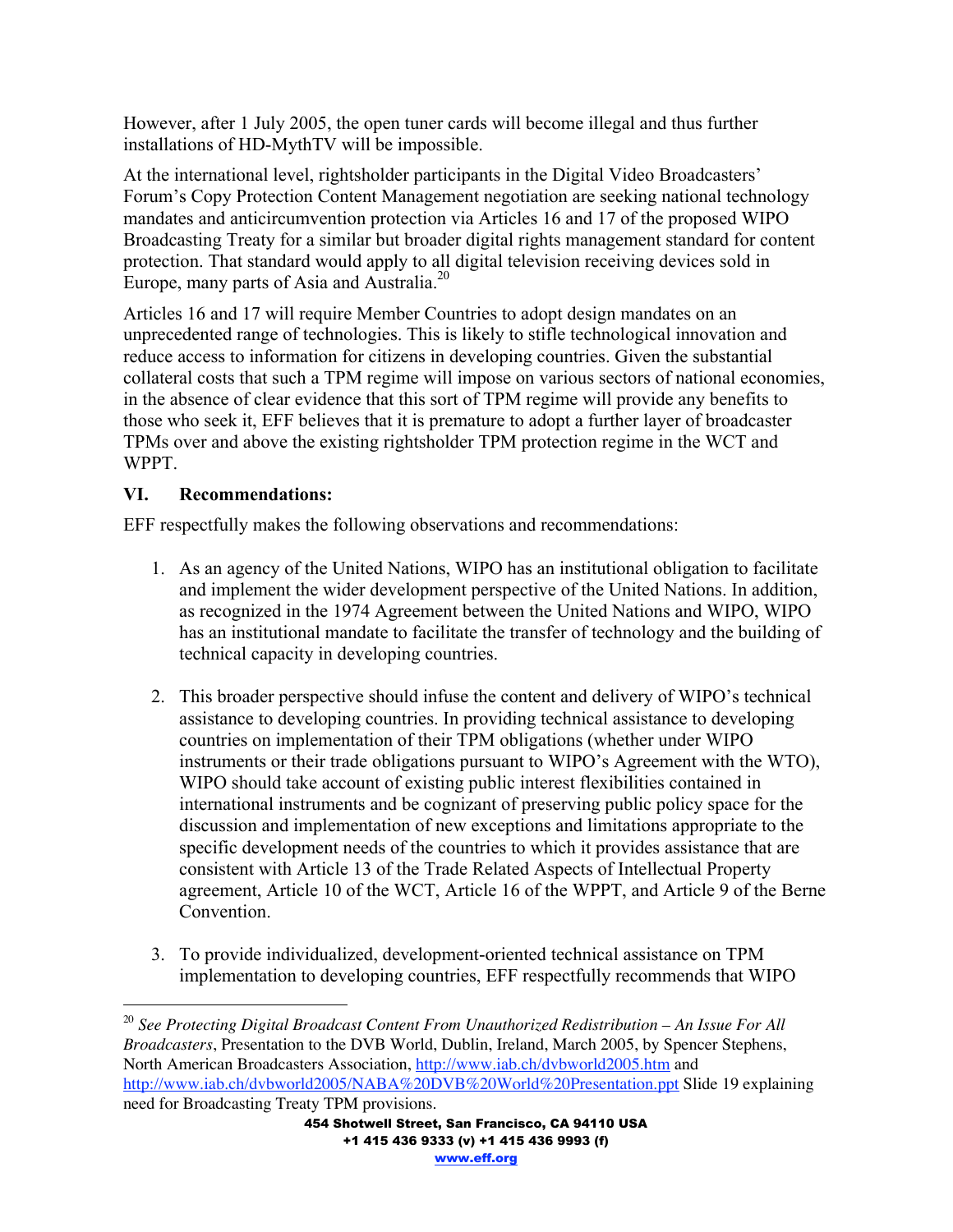should go beyond merely providing copies of existing TPM implementations in national law (such as the DMCA model) and should evaluate the specific development needs of countries to which it is providing assistance and carefully tailor its technical assistance to facilitate those goals.

- 4. As the Proposal of the Group of Friends of Development [WIPO Document IIM/1/4] notes, access to knowledge and technology is indispensable for social and economic development and the well-being of people in all countries. To provide more effective technical assistance to its developing country members, WIPO should also engage in critical analysis of the impact of existing TPM regime implementations in national laws. EFF respectfully recommends that WIPO undertake a study of the costs and benefits of TPM regime implementations in those countries which have done so, and provide analysis of the likely impact of TPM regime implementation for developing countries that have acceded to and are transposing WCT and WPPT TPM obligations, and those negotiating trade agreements with TPM regime implementation obligations. The study should also analyze the likely impact for developing countries of implementing a broadcaster/ cablecaster/webcaster TPM regime under Articles 16 and 17 of the proposed WIPO SCCR Broadcasters Treaty. This study should be provided to the next WIPO General Assembly meeting in September 2005.
- 5. In providing technical assistance on TPM regime implementations that preserve room for appropriate exceptions and limitations in national copyright law and that considers the full range of public interest flexibilities, EFF respectfully recommends that WIPO include the following principles in its implementation proposals to developing country Member States:

**(1) Anticircumvention laws should follow the boundaries of copyright law.** Where a TPM is used or is capable of being used to secure rights beyond those granted by national copyright law, the anticircumvention privilege shall not apply. The act of circumventing a TPM should only be unlawful if done for the purpose of infringing a right protected under Member Countries' national copyright law.

**(2) TPM implementations should not regulate tools, technologies and devices that may be used for circumvention.** If a Member Country chooses to regulate these technologies, it should incorporate a scheme that permits use for non copyright-infringing uses and that does not unduly burden the person seeking to use the technology or the creator or distributor of such technology. It should not be a violation of any TPM implementation to circumvent a technological measure in connection with access to, or use of, a copyrighted work, if the circumvention does not result in the infringement of the copyright in the work.

Any prohibition on creation or distribution of such technologies should be limited to those technologies that have no other use except for copyright infringement. It should not be a violation of any TPM implementation to manufacture, import, distribute, sell or rent any device, product or component, including any hardware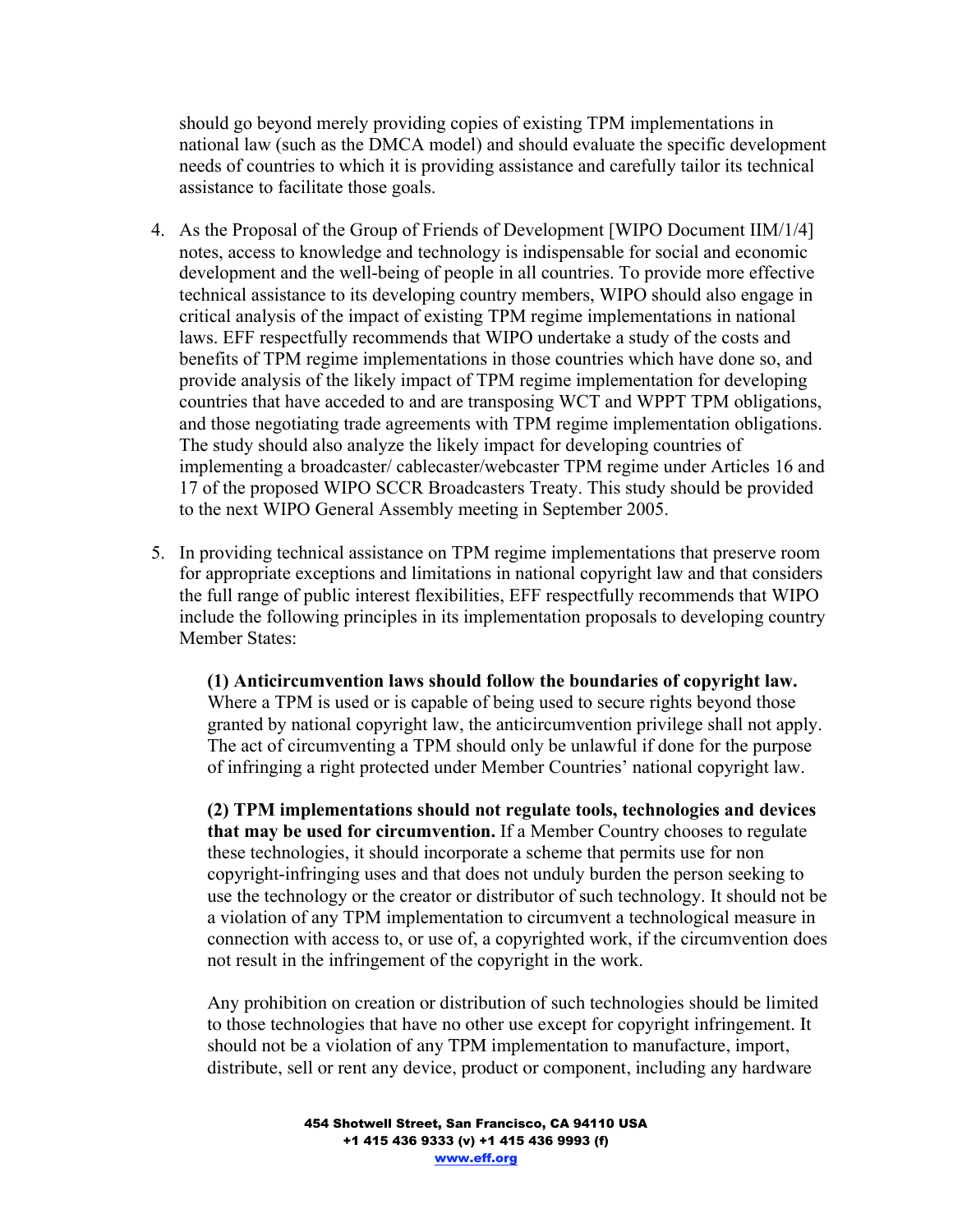or software product, or to provide any service which is capable of enabling significant non-infringing use of a copyrighted work.

**(3) TPM implementations should contain an exception for legitimate, noninfringing purposes recognized under Member Countries' national laws.** They should also permit new exceptions and limitations that are consistent with Article 13 of the Trade Related Aspects of Intellectual Property agreement, Article 10 of the WCT, Article 16 of the WPPT, and Article 9 of the Berne Convention. To preserve existing exceptions and limitations in national copyright law, they must be expressly excluded in the circumvention provisions.

**(4) TPM implementations should contain protection against anticompetitive behavior.** At a minimum, they should include a "no mandate" provision providing that the TPM regime shall not require the design of, or design and selection of parts and components for, a consumer electronics, telecommunications, or computing product to provide for a response to any particular technological measure. Member Countries should also expressly retain their ability to regulate potential anticompetitive behavior arising out of use of TPMs. TPM implementations should provide that TPMs shall not be used to enable or facilitate any anti-competitive purpose and rightsholder's authorization cannot be unreasonably withheld if it would result in a loss of legitimate competition for any product, program, technology or item that interoperates with a protected copyrighted work. Nothing in any international treaty provision concerning technological measures shall affect the right and ability of a Member Country to regulate anti-competitive behavior.

(5) **TPM implementations should not abrogate existing national consumer protection laws.** In particular, if national consumer protection laws provide for adequate labeling of device capability, DRM systems that are marketed without adequate disclosure of their restriction modes and the terms under which they can be invoked, or which may be "updated" without a user's express consent, should not receive the privilege of anticircumvention protection.

(6) **TPM implementations should not preclude the development of Free and Open Source Software.** It should be clarified that existing and future international TPM obligations are not intended to have that effect, and Member Countries shall not be required to give anticircumvention protection to any Digital Rights Management (DRM) scheme that would have that effect. In particular, Digital Rights Management schemes whose licensing and implementation terms preclude implementation in Free and Open Source Software should not receive the privilege of anticircumvention protection.

(7) **TPM implementations should protect the use of assistive technologies employed by disabled people.** DRM systems that are or can be deployed to block the use of assistive technologies employed by disabled people, including blind and deaf people, will not receive the privilege of anticircumvention protection, and it